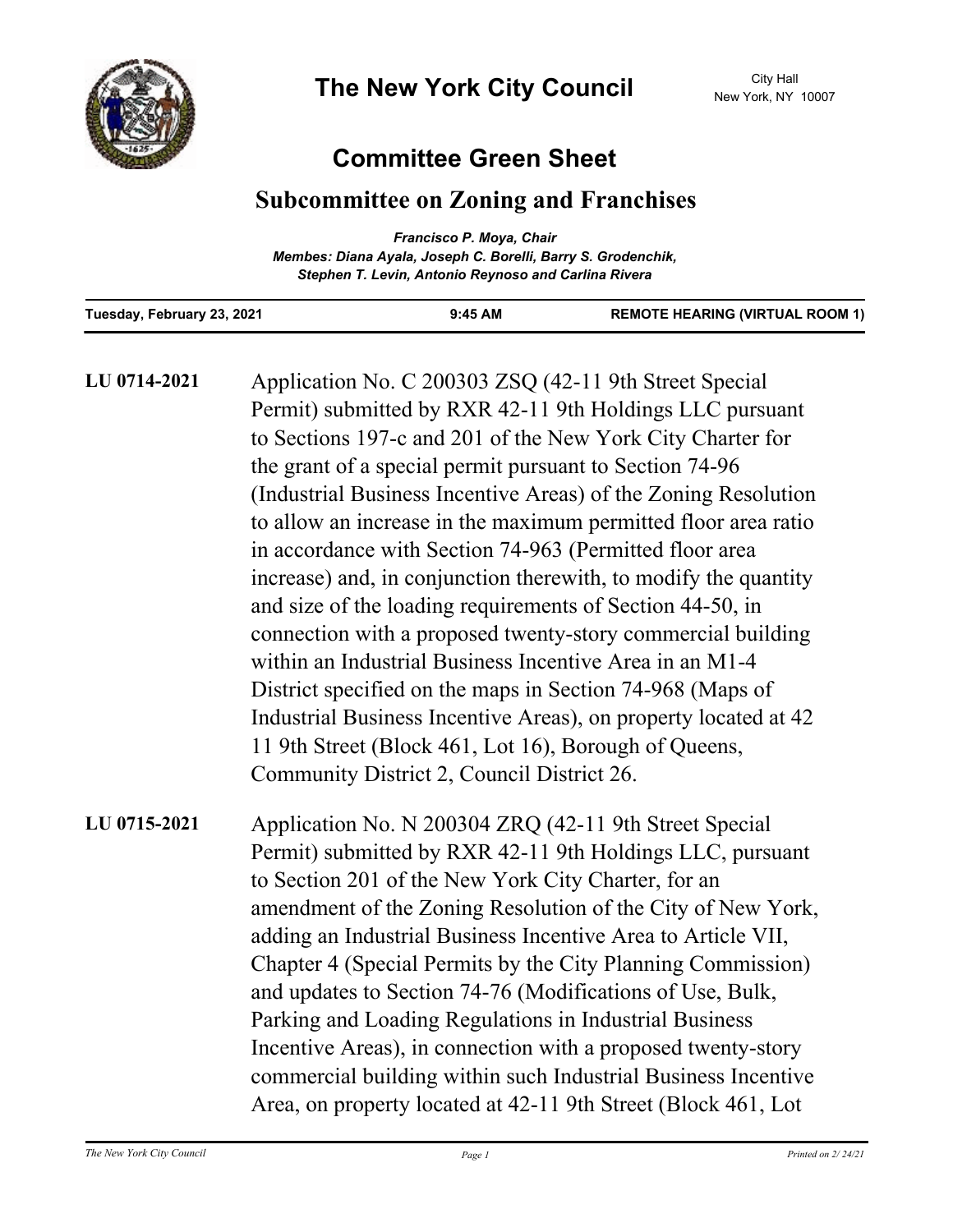16), Borough of Queens, Community District 2, Council District 26.

Application No. C 180496 ZMK (1620 Cortelyou Road Rezoning) submitted by 1600/20 Realty Corp., pursuant to Sections 197-c and 201 of the New York City Charter for an amendment of the Zoning Map, Section No. 22c, changing from an existing R6A District to an R7D District property bounded by Cortelyou Road, East 17th Street, a line 100 feet southeasterly of Cortelyou Road, and East 16th Street, Borough of Brooklyn, Community District 40, Council District 14. **LU 0718-2021**

- Application No. N 180497 ZRK (1620 Cortelyou Road Rezoning) submitted by 1600/20 Realty Corp., pursuant to Section 201 of the New York City Charter, for an amendment of the Zoning Resolution of the City of New York, modifying APPENDIX F for the purpose of establishing a Mandatory Inclusionary Housing area, Borough of Brooklyn, Community District 40, Council District 14. **LU 0719-2021**
- Application No. C 200062 ZMK (16th Avenue Rezoning) submitted by Borough Park Realty, LLC, pursuant to Sections 197-c and 201 of the New York City Charter for an amendment of the Zoning Map, Section No. 22d, eliminating from within an existing R5 District a C2-2 District and changing from an existing R5 District a C4-4A District, Borough of Brooklyn, Community District 12, Council District 44. **LU 0722-2021**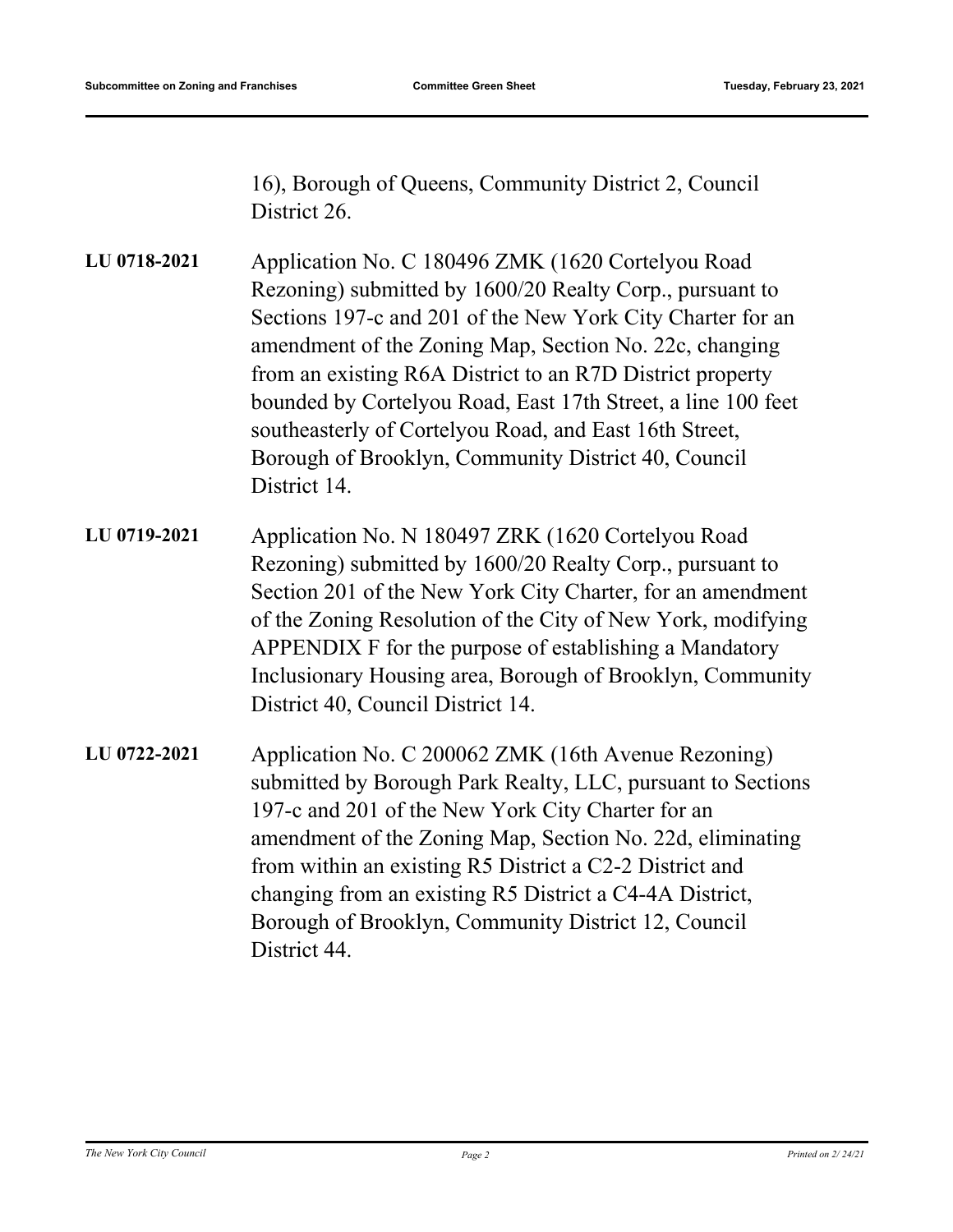| LU 0723-2021 | Application No. N 200063 ZRK (16th Avenue Rezoning)        |
|--------------|------------------------------------------------------------|
|              | submitted by Borough Park Realty, LLC, pursuant to Section |
|              | 201 of the New York City Charter, for an amendment of the  |
|              | Zoning Resolution of the City of New York, modifying       |
|              | APPENDIX F for the purpose of establishing a Mandatory     |
|              | Inclusionary Housing area, Borough of Brooklyn, Community  |
|              | District 12, Council District 44.                          |

- Application No. C 190447 ZMK (9114 5th Avenue Rezoning) submitted by BayRide Realty, LLC, pursuant to Sections 197-c and 201 of the New York City Charter for an amendment of the Zoning Map, Section No. 22b, changing from an existing C8-2 District to an R7A District and establishing within a proposed R7A District a C2-4 District, Borough of Brooklyn, Community District 10, Council District 43. **LU 0727-2021**
- Application No. N 190448 ZRK (9114 5th Avenue Rezoning) submitted by BayRide Realty, LLC, pursuant to Section 201 of the New York City Charter, for an amendment of the Zoning Resolution of the City of New York, modifying APPENDIX F for the purpose of establishing a Mandatory Inclusionary Housing area, Borough of Brooklyn, Community District 10, Council District 43. **LU 0728-2021**
- Application No. C 200190 ZMQ (214-32 Hillside Avenue Rezoning) submitted by Munir M. Islam, pursuant to Sections 197-c and 201 of the New York City Charter for an amendment of the Zoning Map, Section No. 15a, by establishing within an existing R2 District a C2-3 District, Borough of Queens, Community District 13, Council District 23. **LU 0729-2021**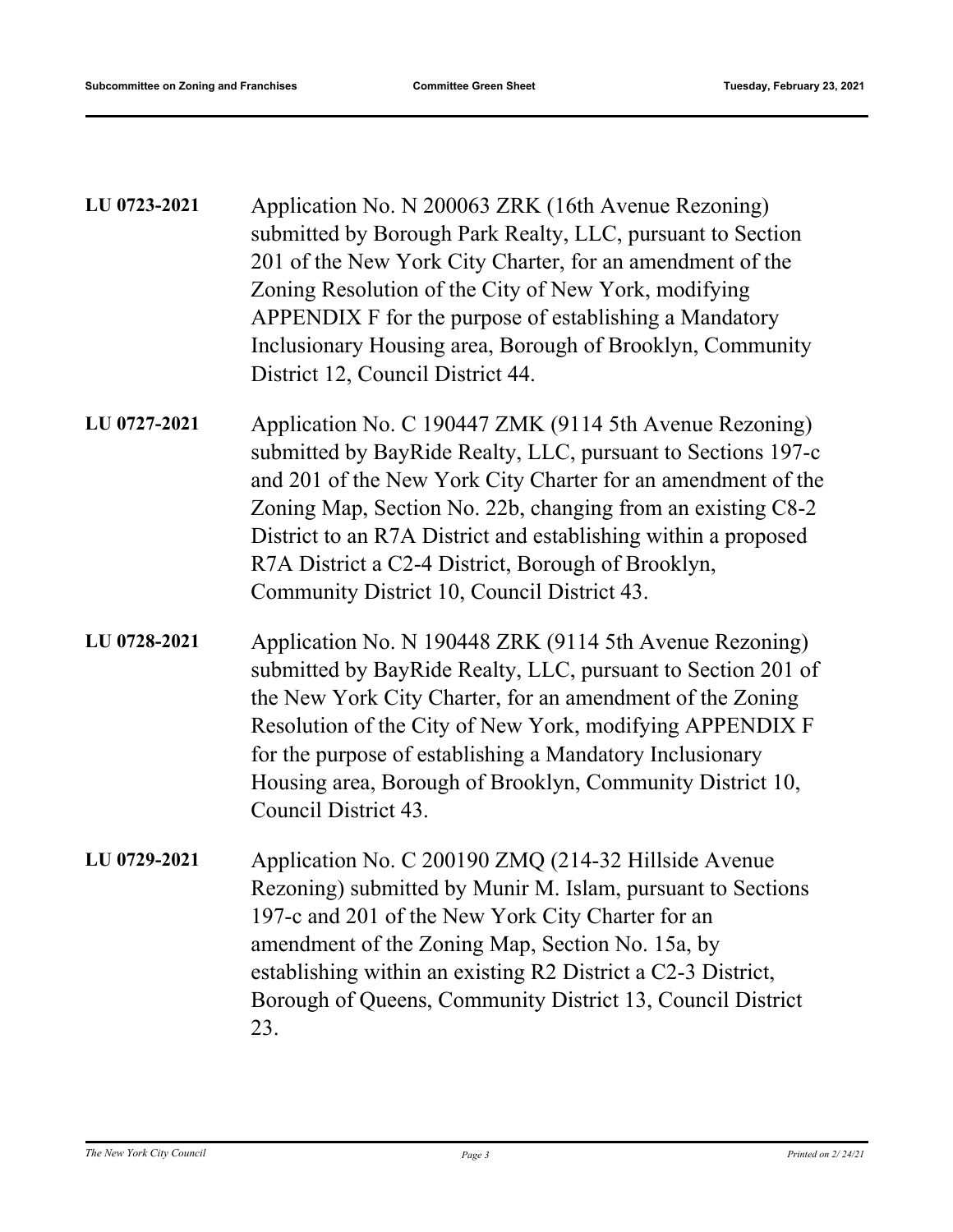| T2021-7156 | Application No. C 200029 ZMK (737 Fourth Avenue<br>Rezoning) submitted by 737 Fourth Avenue, LLC, pursuant to<br>Sections 197-c and 201 of the New York City Charter for an<br>amendment of the Zoning Map, Section No. 16d, changing<br>from an M1-1D District to an R8A District, establishing within<br>the proposed R8A District a C2-4 District, and establishing a<br>Special Enhanced Commercial District (EC-1), Borough of<br>Brooklyn, Community District 7, Council District 38.<br><b>Preconsidered</b>                                                         |
|------------|-----------------------------------------------------------------------------------------------------------------------------------------------------------------------------------------------------------------------------------------------------------------------------------------------------------------------------------------------------------------------------------------------------------------------------------------------------------------------------------------------------------------------------------------------------------------------------|
| T2021-7157 | Application No. N 200030 ZRK (737 Fourth Avenue<br>Rezoning) submitted by 737 Fourth Avenue, LLC, pursuant to<br>Section 201 of the New York City Charter, for an amendment<br>of the Zoning Resolution of the City of New York, extending<br>the boundary of Special Enhanced Commercial District 1 in<br>Article XIII, Chapter 2 (Special Enhanced Commercial<br>District), and modifying APPENDIX F for the purpose of<br>establishing a Mandatory Inclusionary Housing area, Borough<br>of Brooklyn, Community District 7, Council District 38.<br><b>Preconsidered</b> |
| T2021-7158 | Application No. C 200178 ZMQ (91-32 63rd Drive Rezoning)<br>submitted by 63-68 RWKOP, LLC, pursuant to Sections 197-c<br>and 201 of the New York City Charter for an amendment of the<br>Zoning Map, Section No. 14a, eliminating from within an<br>existing R4 District a C2-2 District, changing from an R4<br>District to an R7A District, and establishing within the<br>proposed R7A District a C2-3 District, Borough of Queens,<br>Community District 6, Council District 29.<br><b>Preconsidered</b>                                                                |
| T2021-7159 | Application No. N 200179 ZRQ (91-32 63rd Drive Rezoning)<br>submitted by 63-68 RWKOP, LLC, pursuant to Section 201 of<br>the New York City Charter, for an amendment of the Zoning                                                                                                                                                                                                                                                                                                                                                                                          |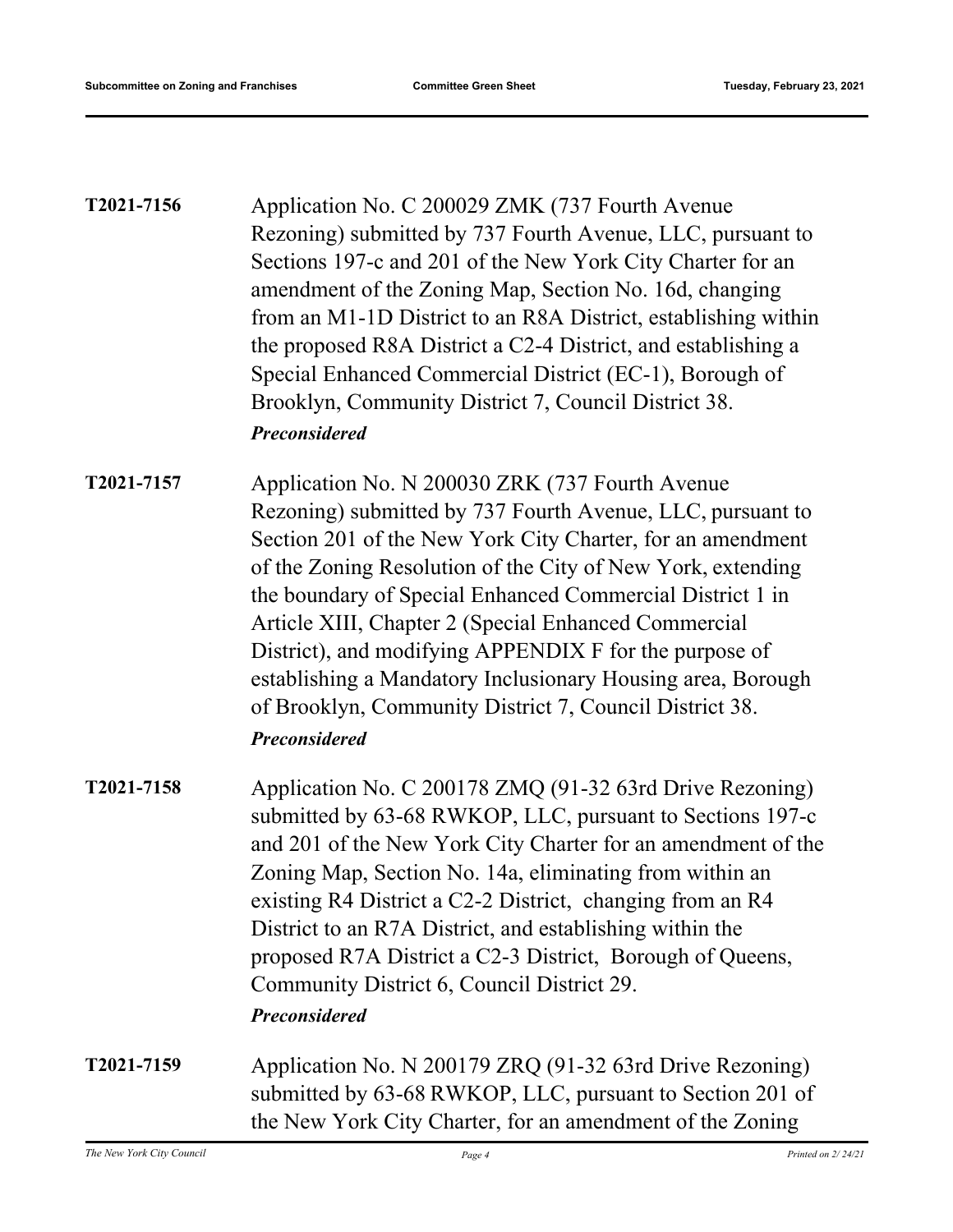Resolution of the City of New York, modifying APPENDIX F for the purpose of establishing a Mandatory Inclusionary Housing area, Borough of Queens, Community District 6, Council District 29.

#### *Preconsidered*

Application No. C 200252 ZMQ (245-01 Jamaica Avenue Rezoning) submitted by Marino Plaza 63-12, LLC, pursuant to Sections 197-c and 201 of the New York City Charter for an amendment of the Zoning Map, Section No. 15c, eliminating from within an existing R4 District a C1-3 District and establishing within an existing R4 District a C2-3 District, Borough of Queens, Community District 13, Council District 23. **T2021-7160**

## *Preconsidered*

Application No. N 210069 HNQ (Arverne East) submitted by the Department of Housing Preservation and Development (HPD), pursuant to Article 16 of the General Municipal Law of New York State for the designation of an Urban Development Action Area and an Urban Development Action Area Project for 40 parcels within the Arverne Urban Renewal Area, Borough of Queens, Community District 14, Council District 31. **T2021-7161**

## *Preconsidered*

Application No. C 210070 ZMQ (Arverne East) submitted by the Department of Housing Preservation and Development (HPD), pursuant to Sections 197-c and 201 of the New York City Charter for an amendment to the Zoning Map, Section No. 31a, changing from a C4-4 District to an M1-4/R6 District and establishing a Special Mixed Use District (MX-21), Borough of Queens, Community District 14, Council District 31. **T2021-7162** *Preconsidered*